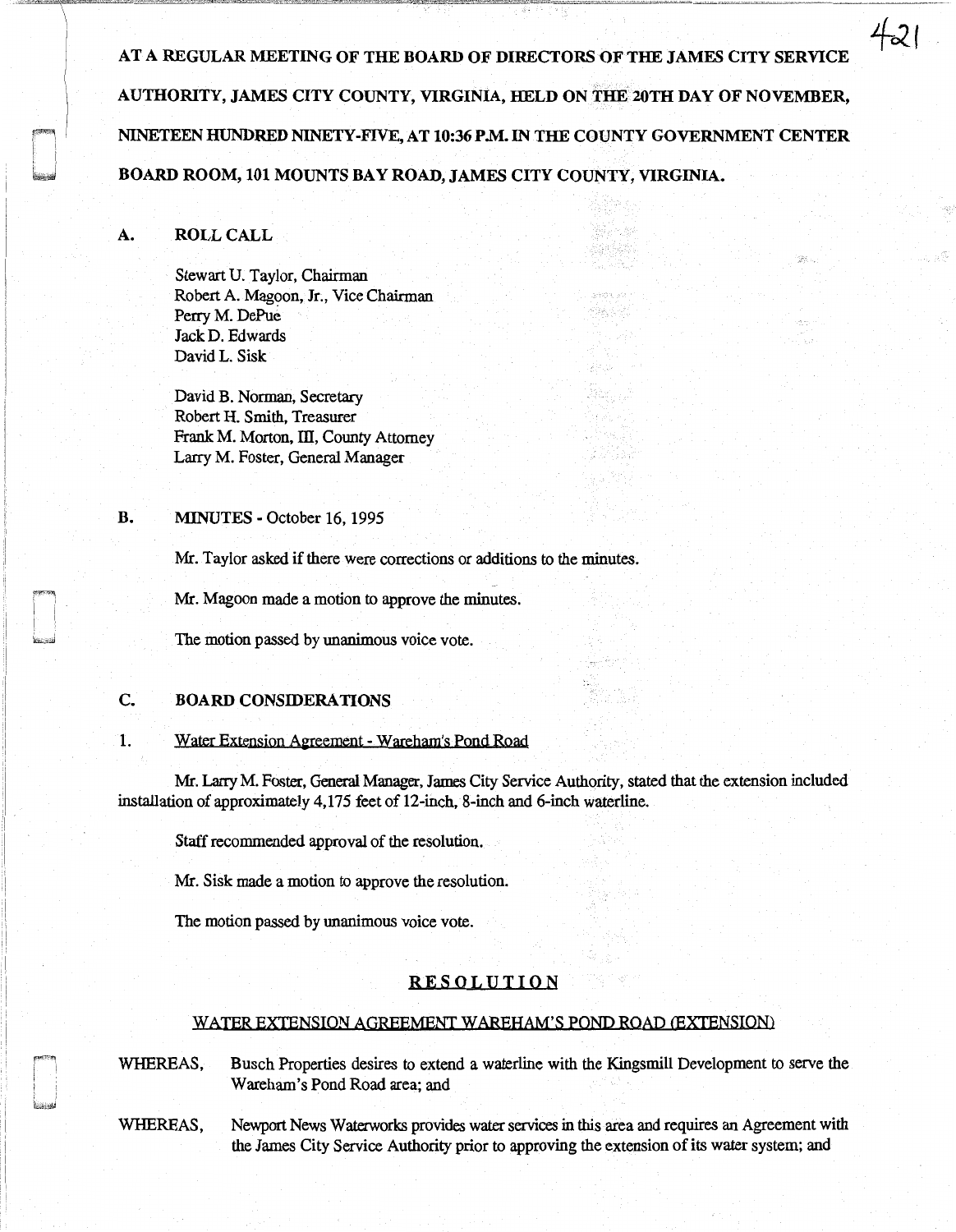WHEREAS, Busch Properties has agreed to pay Newport News Waterwqrks \$5,179 in associated fees for the waterline extension. '

ti wa<br>ti wa 1950<br>ti wa 1950

905)<br>1906<br>1906

NOW, THEREFORE, BE IT RESOLVED that the Board of Supervisors of James City County, Virginia, authorizes its Chairman to sign an Agreement with Newport News Waterworks providing the terms for the extension of the water to Wareham's Pond Road.

2. Hankins Industrial Park Property Quit Claim Deed

Mr. Foster stated that the current owners have asked that the parcel of property erroneously recorded as a fee simple transfer be designated as an easement by a Quit Claim deed.

Staff recommended approval of the resolution.

Mr. Magoon made a motion to approve the resolution.

The motion passed by unanimous voice vote.

## RESOLUTION

### HANKINS INDUSTRIAL PARK PROPERTY QUIT CLAIM

- WHEREAS, when the Hankins Industrial Park in Toano was subdivided, areas designated as "sewer easement to the James City Service Authority' were recorded in error as Fee Simple Ownership; and
- WHEREAS, the current owner of the affected parcel has requested that the James City Service Authority relinquish fee simple ownership and accept the easement as originally intended.

NOW, THEREFORE, BE IT RESOLVED that the Board of Directors of James City Service Authority, James City County, Virginia, authorizes the Chairman to sign a Quit Claim Deed providing for the reversion of the property to the current owners and dedicating the areas as utility easements.

## 3. Bid Award - Tanker Truck

Mr. Foster stated that bids were opened for acquisition of a tanker truck replacement, with Truck Center of Tidewater submitting a bid of \$55,489.

Staff recommended approval of the resolution.

Mr. Magoon made a motion to approve the resolution.

The motion passed by unanimous voice vote.

## RESOLUTION

## BID AWARD - TANKER TRUCK

WHEREAS, the FY 1996 Budget included an allocation for the purchase of a Tanker Truck; and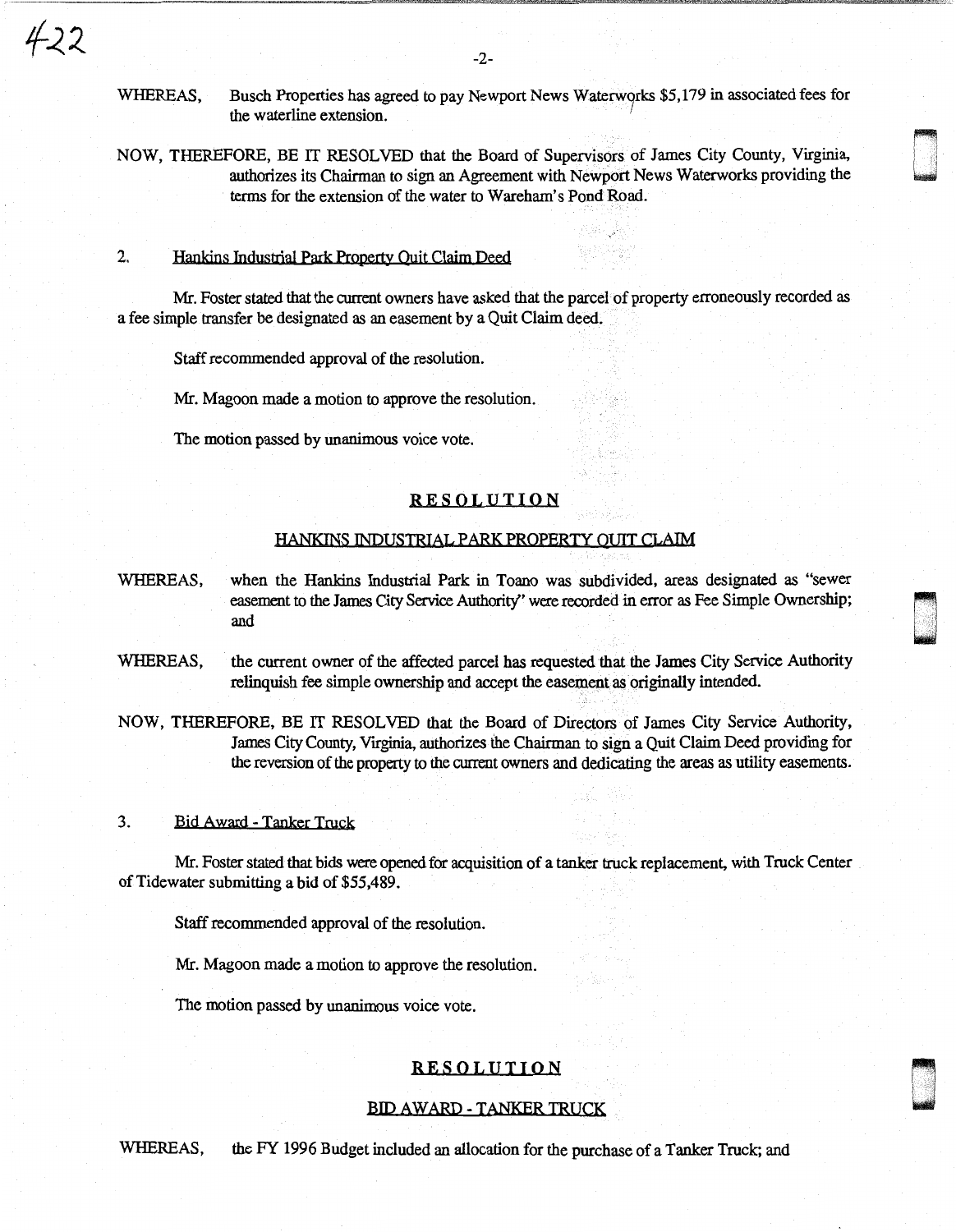WHEREAS, Truck Center of Tidewater, was the only firm responding to the Advertisement for Bid for the equipment; and

WHEREAS, Truck Center of Tidewater, has proposed to supply a Freightliner Truck Model FL70 with Lely 2,200-gallon tank for \$55,489.

NOW, THEREFORE, BE IT RESOLVED that the Board of Directors of the James City Service Authority, James City County, Virginia, hereby awards the bid of the Tanker Truck to Truck Center of Tidewater.

## 4. Well Drilling and Construction Supervision Contract

Mr. Foster stated that staff had negotiated an agreement with Russnow-Kane and Associates to provide the service of oversight of well drilling and construction, and that information would be incorporated into an application to the Department of Environmental Quality for modification to JCSA's Groundwater Withdrawal Permit to allow an increase in withdrawal capacity.

Mr. Foster recommended approval of the resolution.

Mr. Magoon made a motion to approve the resolution.

The motion passed by unanimous voice vote.

## RESOLUTION

#### WELL DRILLING AND CONSTRUCTION OVERSIGHT SERVICE

- WHEREAS, the JCSA has awarded a contract to Sydnor Hydrodynamics for the construction of five production wells and six observation wells; and
- WHEREAS, the construction process requires oversight and supervision services that are not available through JCSA staff; and
- WHEREAS, JCSA staff has negotiated a scope of service through Russnow-Kane and Associates at a cost of \$77 ,77 *5* for providing hydrological services, well construction and oversight services for the well drilling project; and
- WHEREAS, the costs of the services exceeds \$50,000 and requires Board authorization.
- NOW, THEREFORE, BE IT RESOLVED that the Board of Directors of James City Service Authority, James City County, Vtrginia, authorizes the JCSA to enter into a contract with Russnow-Kane and Associates for construction and supervision services associated with the wells being drilled by Sydnor Hydrodynamics.

#### D. BOARD REQUESTS AND DIRECTIVES - None

-3-

423